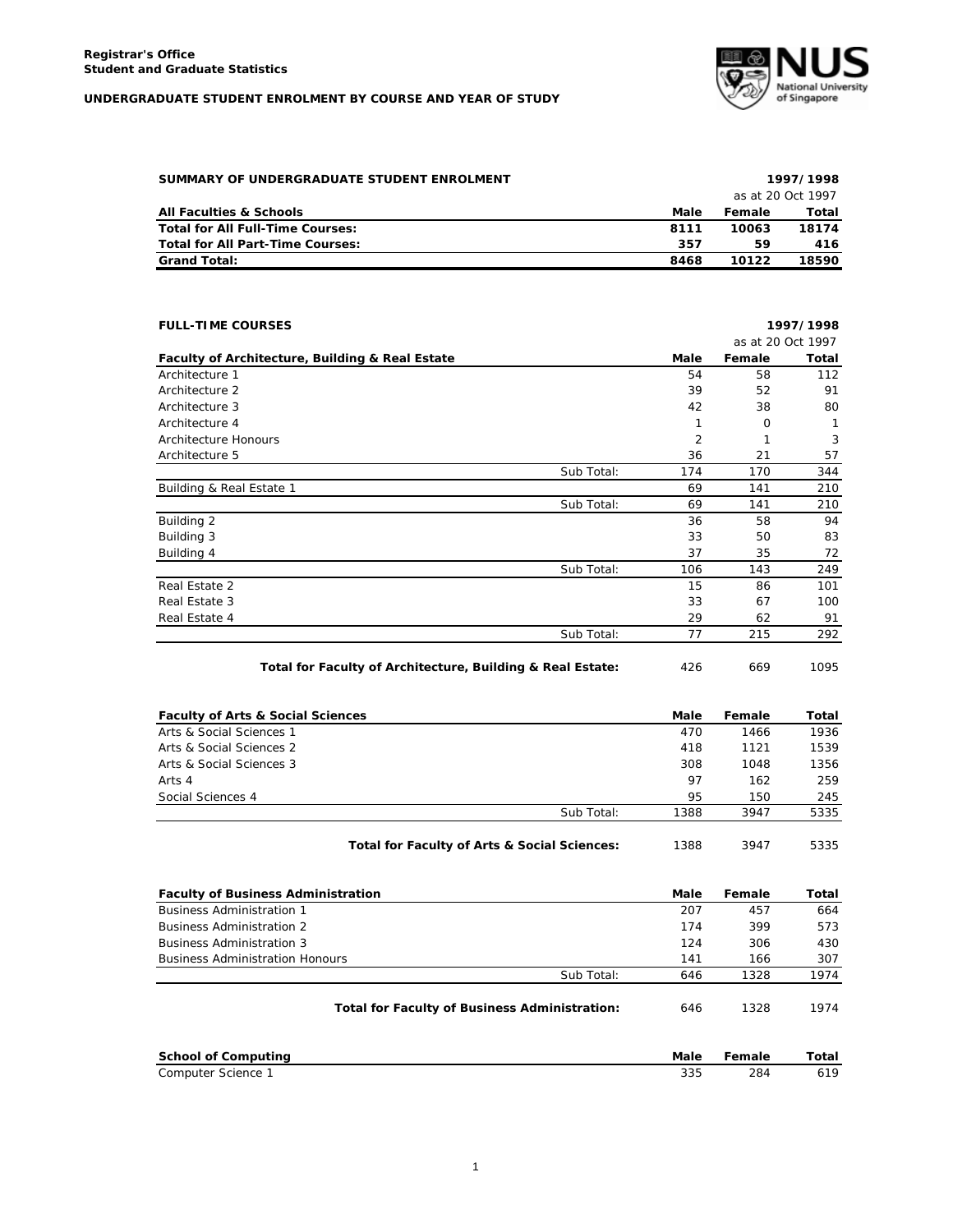## **UNDERGRADUATE STUDENT ENROLMENT BY COURSE AND YEAR OF STUDY**



|                    | Total for School of Computing: | 958 | 683 | 1641 |
|--------------------|--------------------------------|-----|-----|------|
|                    | Sub Total:                     | 958 | 683 | 1641 |
| Computer Science 4 |                                | 54  | 13  | 67   |
| Computer Science 3 |                                | 317 | 250 | 567  |
| Computer Science 2 |                                | 252 | 136 | 388  |
|                    |                                |     |     |      |

| <b>Faculty of Dentistry</b> |                                        | Male | Female | Total |
|-----------------------------|----------------------------------------|------|--------|-------|
| Dentistry 1                 |                                        | 18   | 16     | 34    |
| Dentistry 2                 |                                        | 19   | 14     | 33    |
| Dentistry 3                 |                                        | 18   | 13     | 31    |
| Dentistry 4                 |                                        | 29   | 15     | 44    |
|                             | Sub Total:                             | 84   | 58     | 142   |
|                             | <b>Total for Faculty of Dentistry:</b> | 84   | 58     | 142   |

| <b>Faculty of Engineering</b>   |            | <b>Male</b>    | Female | Total |
|---------------------------------|------------|----------------|--------|-------|
| Engineering 1                   |            | 654            | 176    | 830   |
|                                 | Sub Total: | 654            | 176    | 830   |
| Civil Engineering 2             |            | 99             | 34     | 133   |
| Civil Engineering 3             |            | 65             | 20     | 85    |
| Civil Engineering 4             |            | 62             | 6      | 68    |
|                                 | Sub Total: | 226            | 60     | 286   |
| <b>Electrical Engineering 1</b> |            | $\overline{2}$ | 1      | 3     |
| <b>Electrical Engineering 2</b> |            | 249            | 63     | 312   |
| <b>Electrical Engineering 3</b> |            | 283            | 50     | 333   |
| <b>Electrical Engineering 4</b> |            | 252            | 26     | 278   |
|                                 | Sub Total: | 786            | 140    | 926   |
| Mechanical Engineering 1        |            | $\overline{7}$ | 3      | 10    |
| Mechanical Engineering 2        |            | 161            | 65     | 226   |
| Mechanical Engineering 3        |            | 198            | 20     | 218   |
| Mechanical Engineering 4        |            | 219            | 21     | 240   |
|                                 | Sub Total: | 585            | 109    | 694   |
| Chemical Engineering 1          |            | 93             | 75     | 168   |
| Chemical Engineering 2          |            | 51             | 71     | 122   |
| Chemical Engineering 3          |            | 89             | 44     | 133   |
| Chemical Engineering 4          |            | 76             | 34     | 110   |
|                                 | Sub Total: | 309            | 224    | 533   |
| Computer Engineering (B.Eng) 1  |            | 55             | 10     | 65    |
|                                 | Sub Total: | 55             | 10     | 65    |
| Environmental Engineering 1     |            | 15             | 17     | 32    |
| Environmental Engineering 2     |            | 10             | 6      | 16    |
|                                 | Sub Total: | 25             | 23     | 48    |

| <b>Total for Faculty of Engineering:</b> | 2640 | 742 | 3382 |
|------------------------------------------|------|-----|------|
|                                          |      |     |      |

| <b>Faculty of Law</b> |                           | Male | Female | Total |
|-----------------------|---------------------------|------|--------|-------|
| Law 1                 |                           | 58   | 96     | 154   |
| Law <sub>2</sub>      |                           | 76   | 78     | 154   |
| Law 3                 |                           | 92   | 76     | 168   |
| Law 4                 |                           | 71   | 105    | 176   |
|                       | Sub Total:                | 297  | 355    | 652   |
|                       | Total for Faculty of Law: | 297  | 355    | 652   |